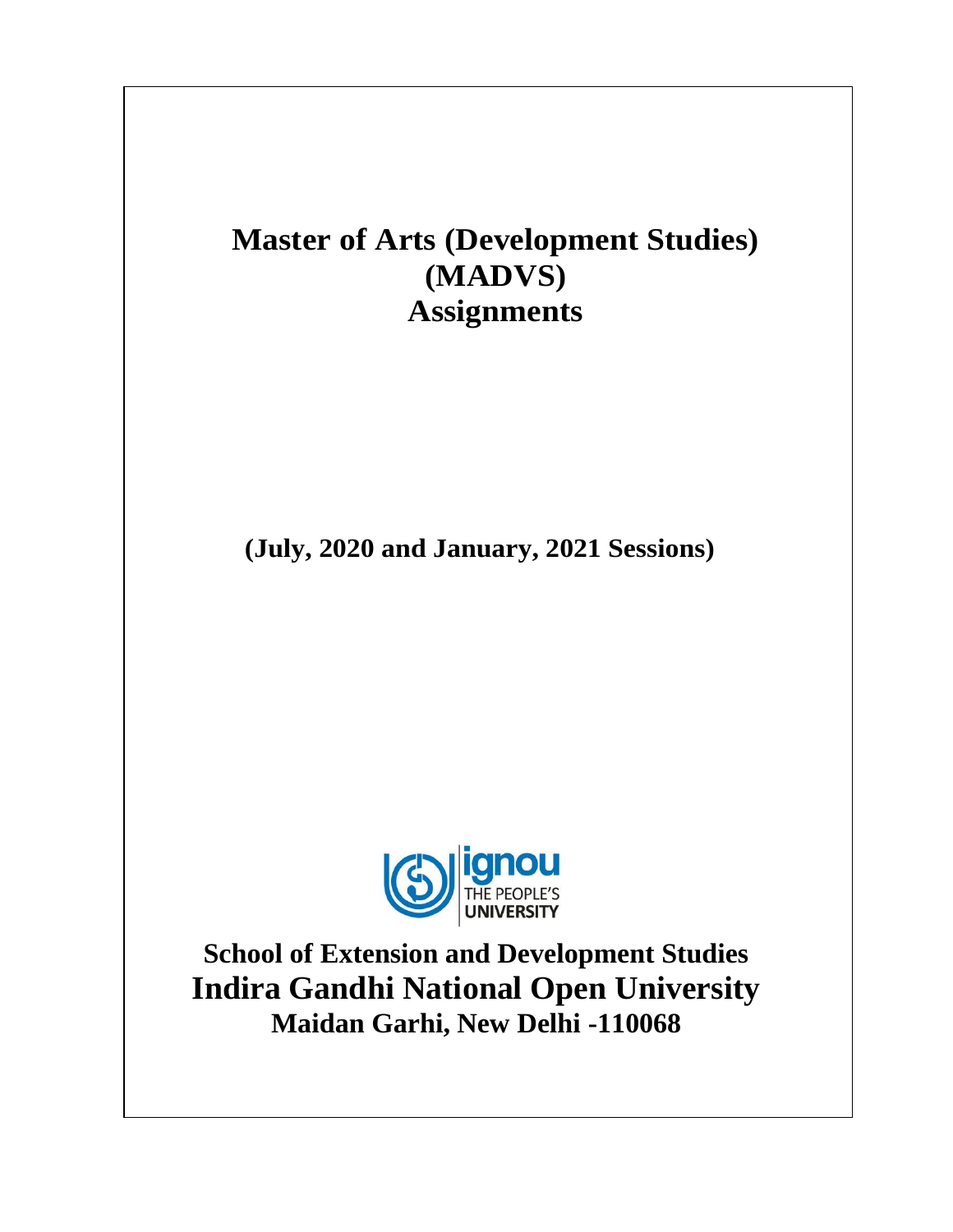Dear Learner,

You will have to do one assignment for each course. Each assignment carries 100 marks. Irrespective of the year of registration you need to submit the latest assignments uploaded on the website.

# **INSTRUCTIONS**

- 1) Read the detailed instructions about assignments given in the Programme Guide.
- 2) The top of the first page of your response sheet should look like this:

| - Enrolment i<br>N <sub>0</sub><br>.              | $\alpha$ me        |
|---------------------------------------------------|--------------------|
| <b>CONTINUES</b><br>$^{\circ}$ ourse<br>ำtle<br>. | Assionment No<br>. |

- 4) Use A-4 size paper for your responses, write on both sides with margin and tie all the pages carefully.
- 5) Write the question number with each answer.
- 6) **You should write in your own handwriting**.
- **7) Last date for submitting the assignments for July 2020 Session is 30th March 2021 and for January 2021 Session is 30th September 2021.**

# **GUIDELINES**

- 1) **Planning:** Read the assignments carefully. Go through the reading material / books on which they are based. Make some points regarding each question and then rearrange these in a logical order.
- 2) **Organization:** Be a little more selective and analytical. Give attention to your introduction and conclusion. The introduction must offer your brief interpretation of the question and how you propose to develop it. The conclusion must summarize your response to the question.

### **Make sure that your answer:**

- a) is around 600 words;
- b) is logical and coherent;
- c) has clear connections between sentences and paragraphs;
- d) is written correctly giving adequate consideration to your expression, style and presentation;
- 3) **Presentations:** Once you are satisfied with your answers, you can write down the final version for submission, writing each answer neatly and underline the points you wish to emphasize.

### **Please contact the following course coordinators for any academic help / clarification**

MDV 101 & MDV 106: Dr. Nisha Varghese, Assistant Professor, e-mail: nishavarghese@ignou.ac.in MDV 102 & MDV 004: Dr. Grace Don Nemching, Assistant Professor, e-mail:

gdnemching@ignou.ac.in

MDV 103: Prof. B.K. Pattanaik, e-mail: bkpattanaik@ignou.ac.in

MDV 109, MDV 111, MEDS 041 & MEDS 042: Prof. Nehal A. Farooquee, e-

mail: nafarooquee@ignou.ac.in

MDV 105, MDV 108 & MDV 110: Prof. P. V. K Sasidhar, e-mail: pvksasidhar@ignou.ac.in

MDV 115: Dr. Pradeep Kumar, Assistant Professor, e-mail: pradeep@ignou.ac.in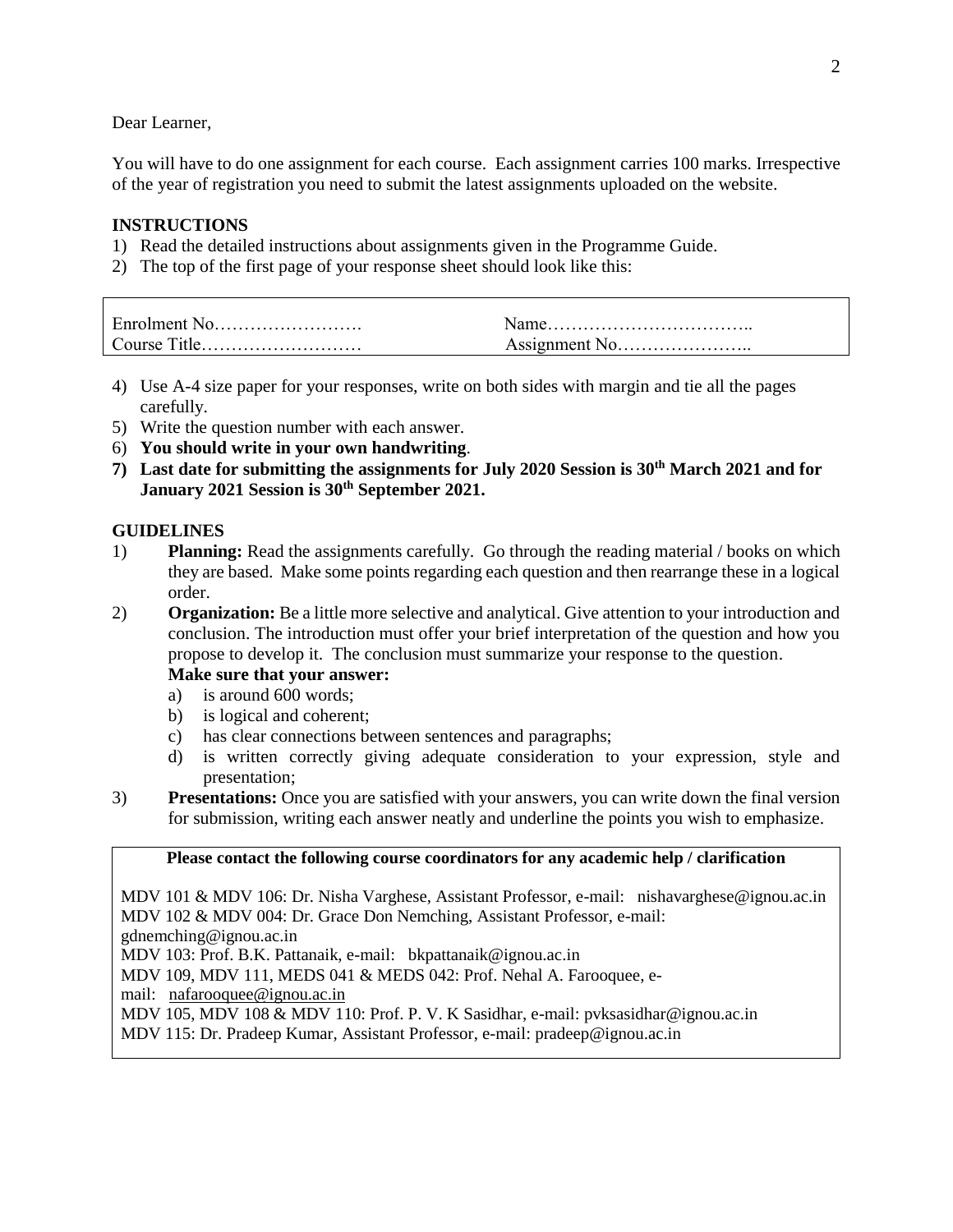# **Course Code: MDV-101 Maximum Marks: 100**

### **Answer all the questions. All questions carry 20 marks each.**

- 1. What is meant by Human Development? What are the dimensions of Human Development?
- 2. Discuss the features of Schumpeter's Theory of Development.
- 3. What is the meaning of Balanced Growth? Critically discuss Ragnar Nurkse's theory of Balanced Growth.
- 4. What are the characteristics of dependent economy? Explain the structuralist Theory of Dependency.
- 5. Critically discuss Martha Nussbaum's Capability Theory of Justice.

# **ASSIGNMENT - 2**

# **Course Code: MDV-102 Maximum Marks: 100**

### **Answer all the questions. All questions carry 20 marks each.**

- 1. What do you mean by Change Management? Explain the strategies of Change Management.
- 2. What do you understand by Development Economics? Explain the three Approaches to Development?
- 3. What is Social Development? Explain the processes of Social Development?
- 4. What is Conflict? Explain the types and causes of Conflict?
- 5. What are the factors and dimensions of discrimination? Explain.

### **ASSIGNMENT - 3**

**Course Code: MDV-103 Maximum Marks: 100**

- 1. How you can measure income inequality? Explain various factors responsible for income inequality.
- 2. What are various indictors of educational development? Explain how globalization has affected educational development.
- 3. What is climate change? What measures needed to be taken to deal with climate change.
- 4. Explain various attributes of good governance. Describe various factors deterring good governance.
- 5. Discuss the issues and challenges of industrialization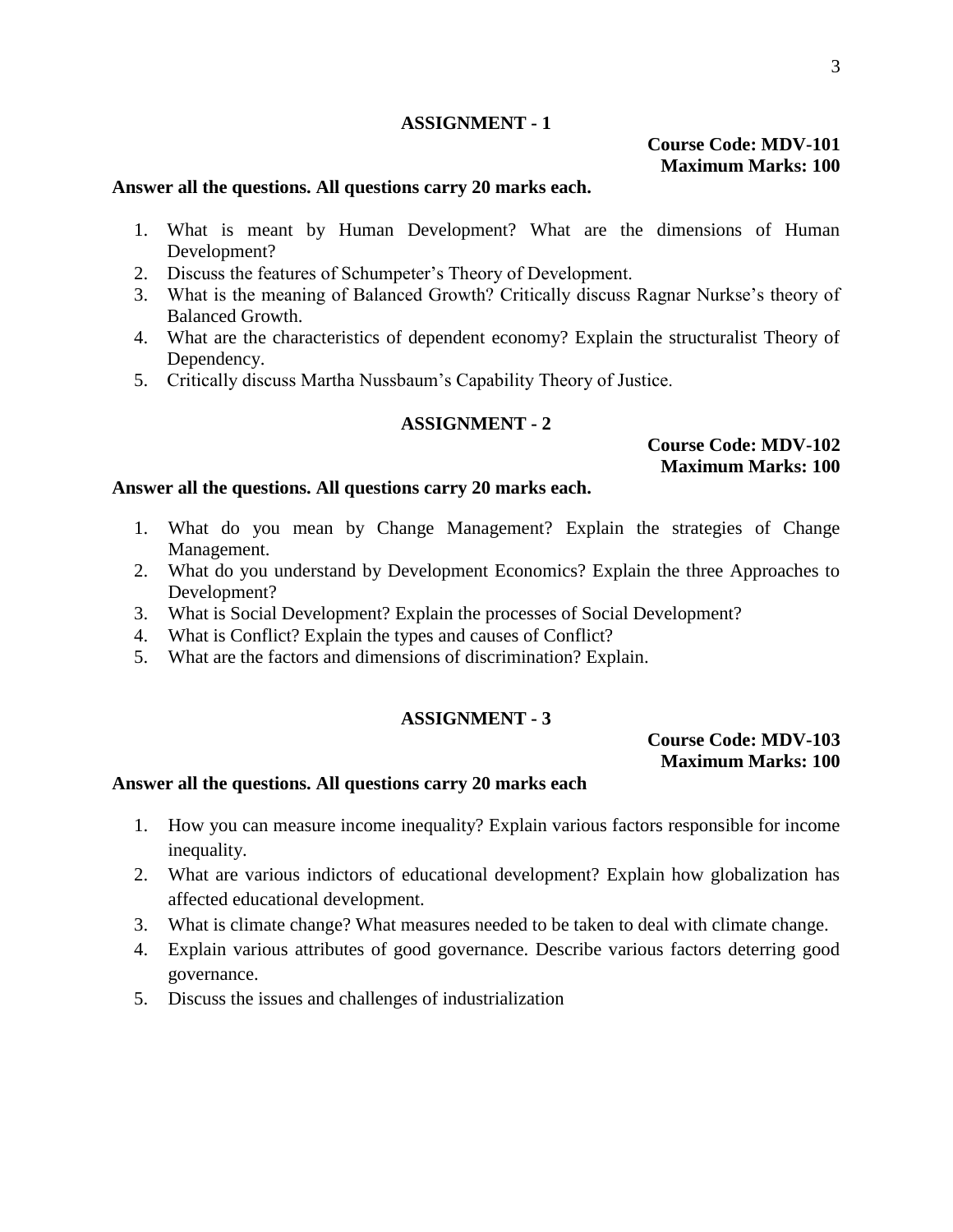# **Course Code: MDV-106 Maximum Marks: 100**

### **Answer all the questions. All questions carry 20 marks each**

- 1. What is development research? What are the key principles of development research?
- 2. Discuss the Steps in the formulation of a research project proposal.
- 3. What is measurement? Discuss the different kinds of measurement.
- 4. What are the different methods of Qualitative data collection? Discuss in detail the Case Study method of qualitative data collection.
- 5. What are the main components of a research report? Discuss with example.

# **ASSIGNMENT - 5**

#### **Course Code: MDV-109 Maximum Marks: 100**

### **Answer all the questions. All questions carry 20 marks each.**

- 1. What are the major initiatives taken by government to boost growth of industry sector after independence?
- 2. What is globalization? Discuss the impact of globalization on development in India?
- 3. What are the factors responsible for rapid growth of service sector in India? Discuss how service sector is growing rapidly under free market regime.
- 4. What are the main problems of agricultural development in India? Can agricultural and rural development check rural out migration?
- 5. Explain the major contribution of public sectors towards development in India. What are the bottlenecks in the growth of public sectors?

# **ASSIGNMENT - 6**

# **Course Code: MDV-004 Maximum Marks: 100**

- 1. Explain Power, Subordination and Empowerment with regard to Gender?
- 2. What are Sustainable Development Goals (SDGs) and Social Institutions and Gender Index (SIGI)? Explain.
- 3. Explain Radical Feminism? Describe its contribution to Women's Movement?
- 4. Explain the Women Entrepreneurs in India? Describe the problems faced by them?
- 5. What do you understand by Education? Explain the barriers to Women's Education?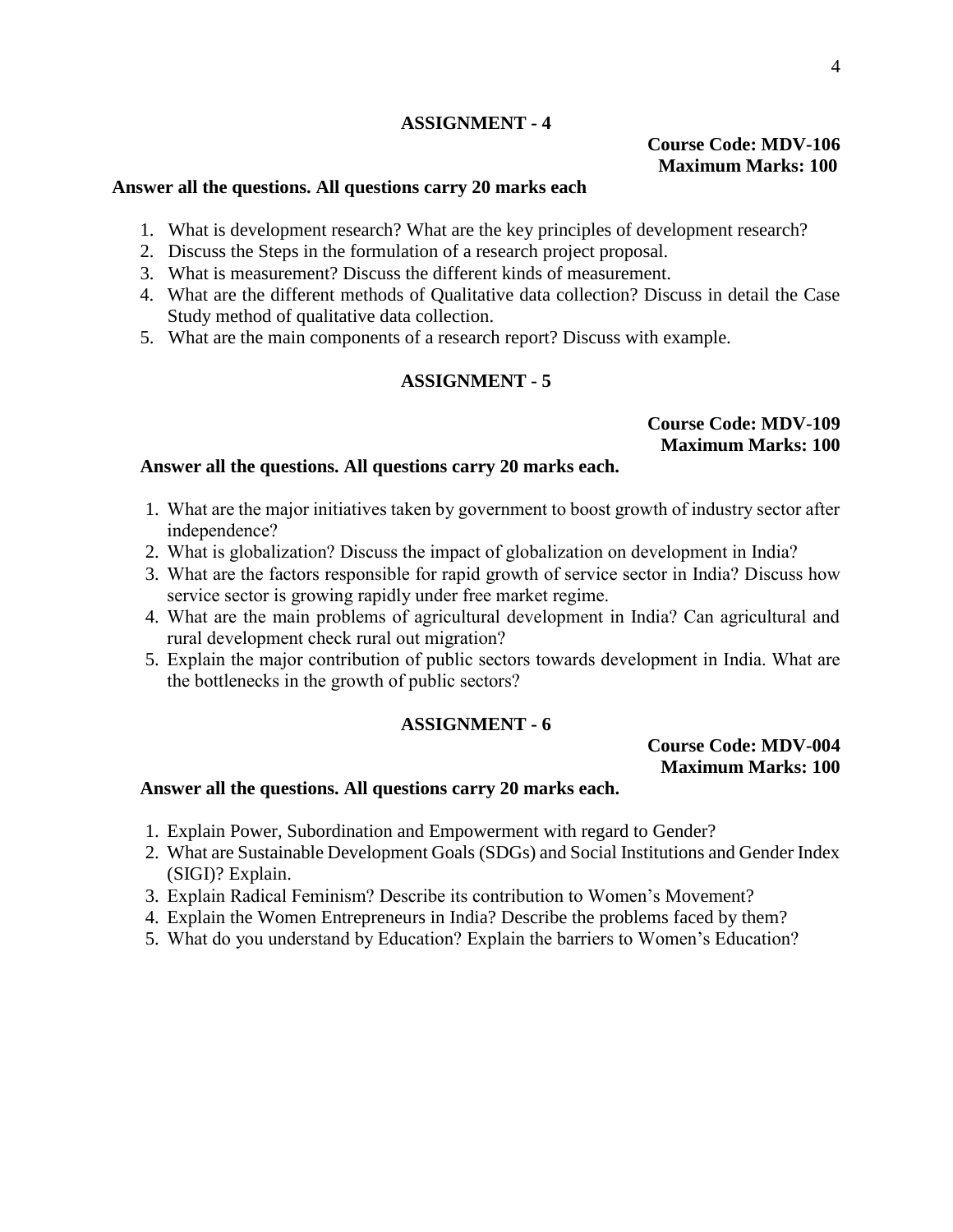# **Course Code: MDV-105 Maximum Marks: 100**

### **Answer all the questions. All questions carry 20 marks each.**

- 1. Explain diagrammatically different phases and sub-phases in programme planning process with a practical example.
- 2. Differentiate between project appraisal, monitoring, evaluation and impact assessment. Discuss different designs of evaluation.
- 3. What do you mean by SWOT analysis? Discuss the concept of SWOT analysis as a project management tool.
- 4. Describe the levels of management and managerial skills required at each level with suitable examples.
- 5. Illustrate the concept of management by objective.

### **ASSIGNMENT - 8**

#### **Course Code: MDV- 108 Maximum Marks: 100**

### **Answer all the questions. All questions carry 20 marks each.**

- 1. Discuss the interrelationship between extension and development.
- 2. What are the factors that influence selection of audio-visual aids for various teaching occasions? Explain any five of them.
- 3. Explain the importance of inter personal channels in development work.
- 4. Discuss the importance of e-governance in urban development with an example.
- 5. Describe the elements in the diffusion of innovations with suitable examples.

### **ASSIGNMENT - 9**

### **Course Code: MDV- 110 Maximum Marks: 100**

- 1. Differentiate between training and capacity development. Discuss different approaches to training with suitable examples.
- 2. What do you mean by task analysis and competency mapping? Explain how to identify training needs through competency mapping.
- 3. What do you mean by the Human Resource Development (HRD)? Discuss the main functions of HRD.
- 4. What do you understand by the terms benchmarks, inputs, outputs and outcomes in the context of training impact assessment? Explain the direct and indirect indicators for training impact assessment.
- 5. Browse the website of any major training institute (e.g. NIRDPR, MANAGE, NAARM etc) and list different online / MOOCs training courses offered by them. Discuss any one of them with its features, target group, contents covered and certification.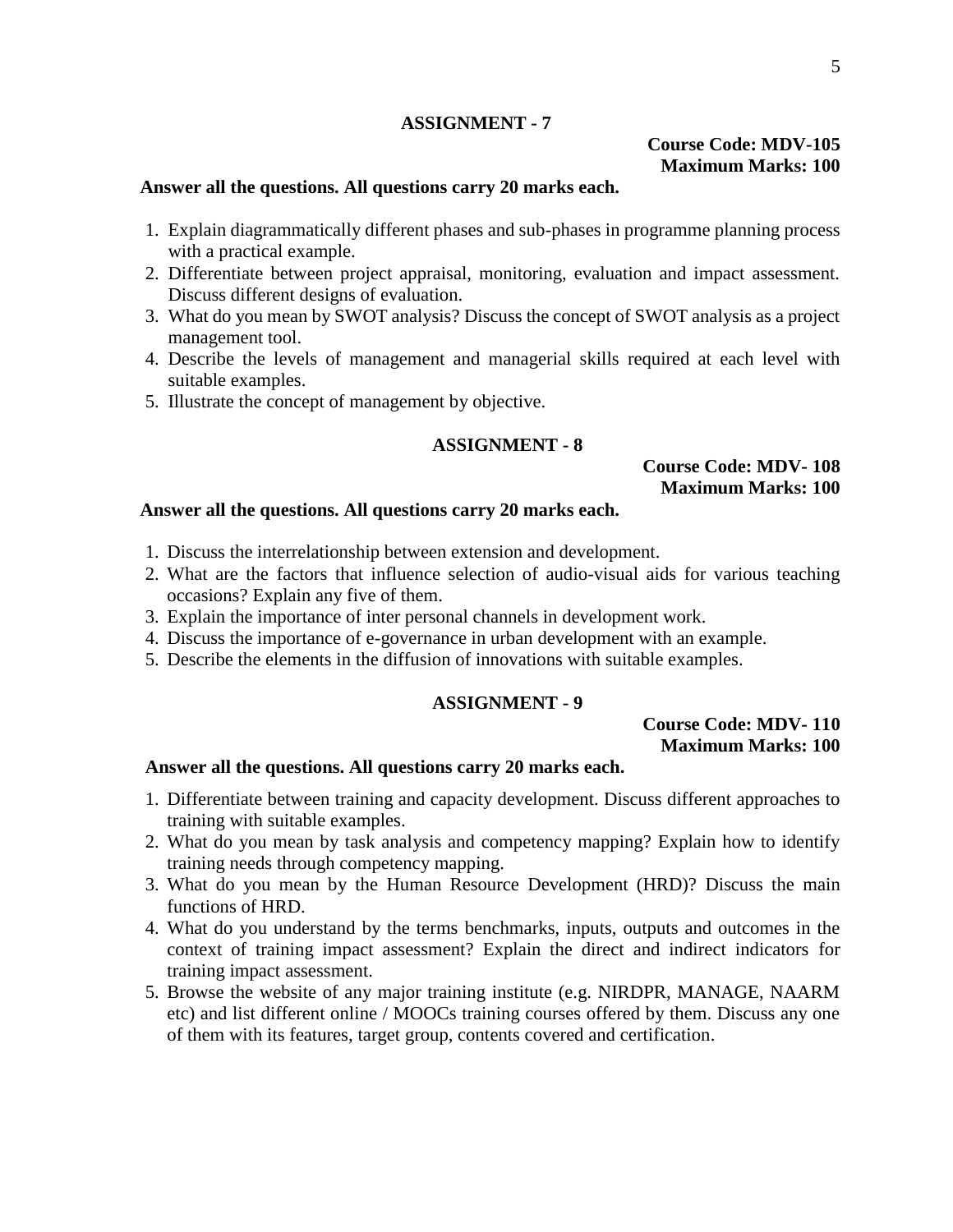# **Course Code: MDV-111 Maximum Marks: 100**

### **Answer all the questions. All questions carry 20 marks each.**

- 1. Discuss the key features of 74th Constitutional Amendment and its implementations?
- 2. What are the problems faced by the Scheduled Caste leaders of marginalized section in Rural Local Bodies?
- 3. What is the need for seat reservation for women in gram panchayat elections. What are the types of reservation available to women?
- 4. What do you understand by PESA? What are the mandatory powers of Gram Sabha or Panchayats in PESA Act 1996?
- 5. Discuss the history and growth of Panchayat in Kerala.

# **ASSIGNMENT - 11**

**Course Code: MRD-101 Maximum Marks: 100**

**Answer all the questions. All questions carry 20 marks each.**

(Will be uploaded soon)

# **ASSIGNMENT - 12**

**Course Code: MEDS-041 Maximum Marks: 100**

- 1. Critically explain three important planning theories of urban development.
- 2. Describe important features of urbanization in the Post-Colonial era. How it is different from urbanization in globalization era.
- 3. Explain critically market research and participatory technique in planning.
- 4. What is auditing? Explain objectives and principles of auditing. Importance of auditing in urban financial management.
- 5. Why there is a need for citizen participation in urban development? Describe stages and level of participation in development.